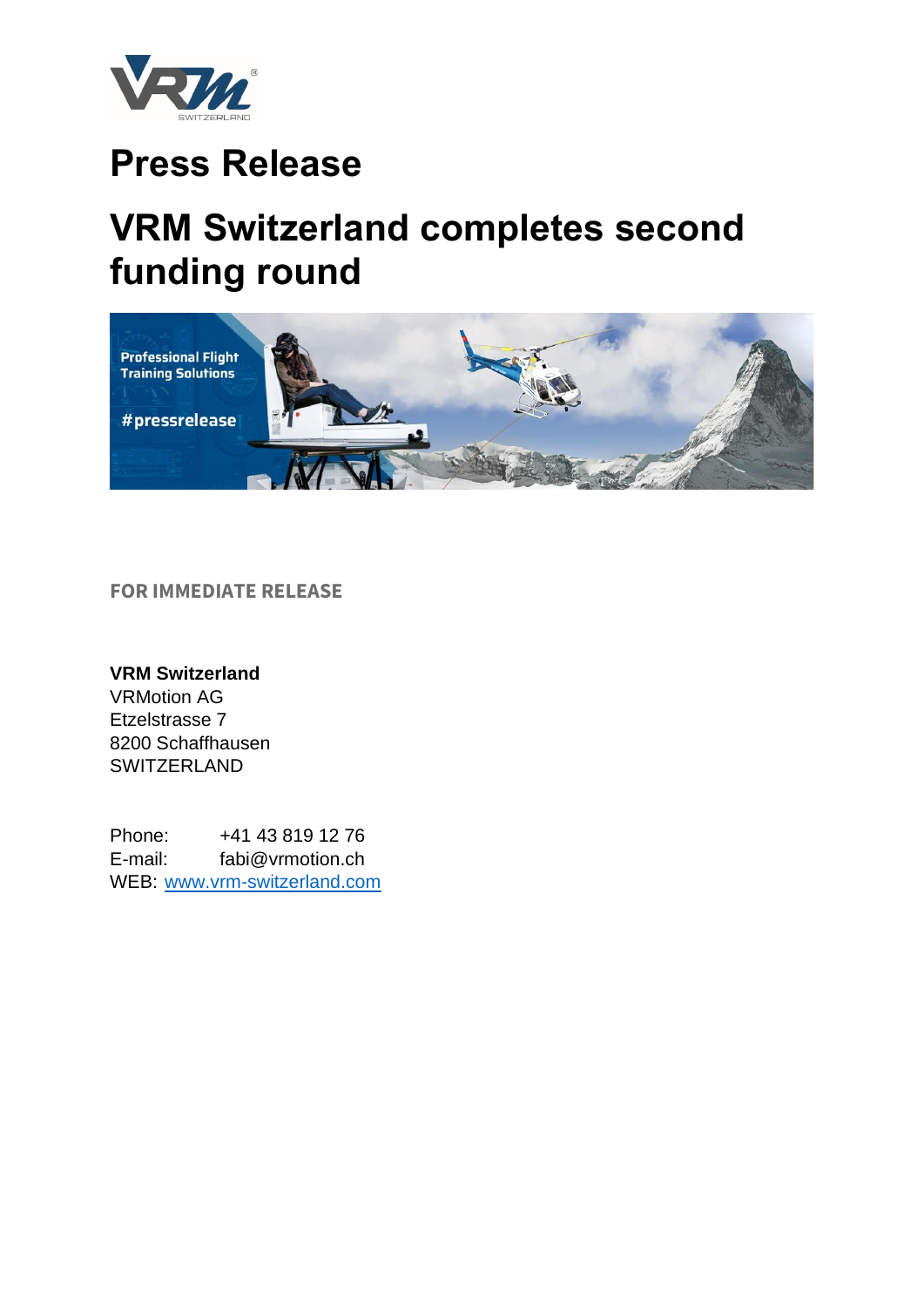

## **VRM Switzerland raises CHF 9 Mio. in Series B funding**

**Schaffhausen, 25 May 2020 – VRM Switzerland** is excited to announce completion of its latest CHF 9 Mio. funding round with a group of private investors.

The additional equity will enable **VRM Switzerland** to not only support the **scaling** up of the production, the **internationalization** of the business and the expansion of the **product range**, but also to increase its focus on the early availability of **international certification**.

In combination with its continued efforts in product and service innovation, the funds will enable **VRM Switzerland** to further strengthen its position as VR-technology leader in the helicopter simulator market and to offer its clients substantial benefit and truly groundbreaking training opportunities.



*Figure 1: H125 Motion Platform*

**"***This investment round allows us to focus with even more power and energy on our common passion: To enable the demanding pilot the best possible flight experience in the virtual world - safely and without polluting the environment*", commented Fabi Riesen, CEO.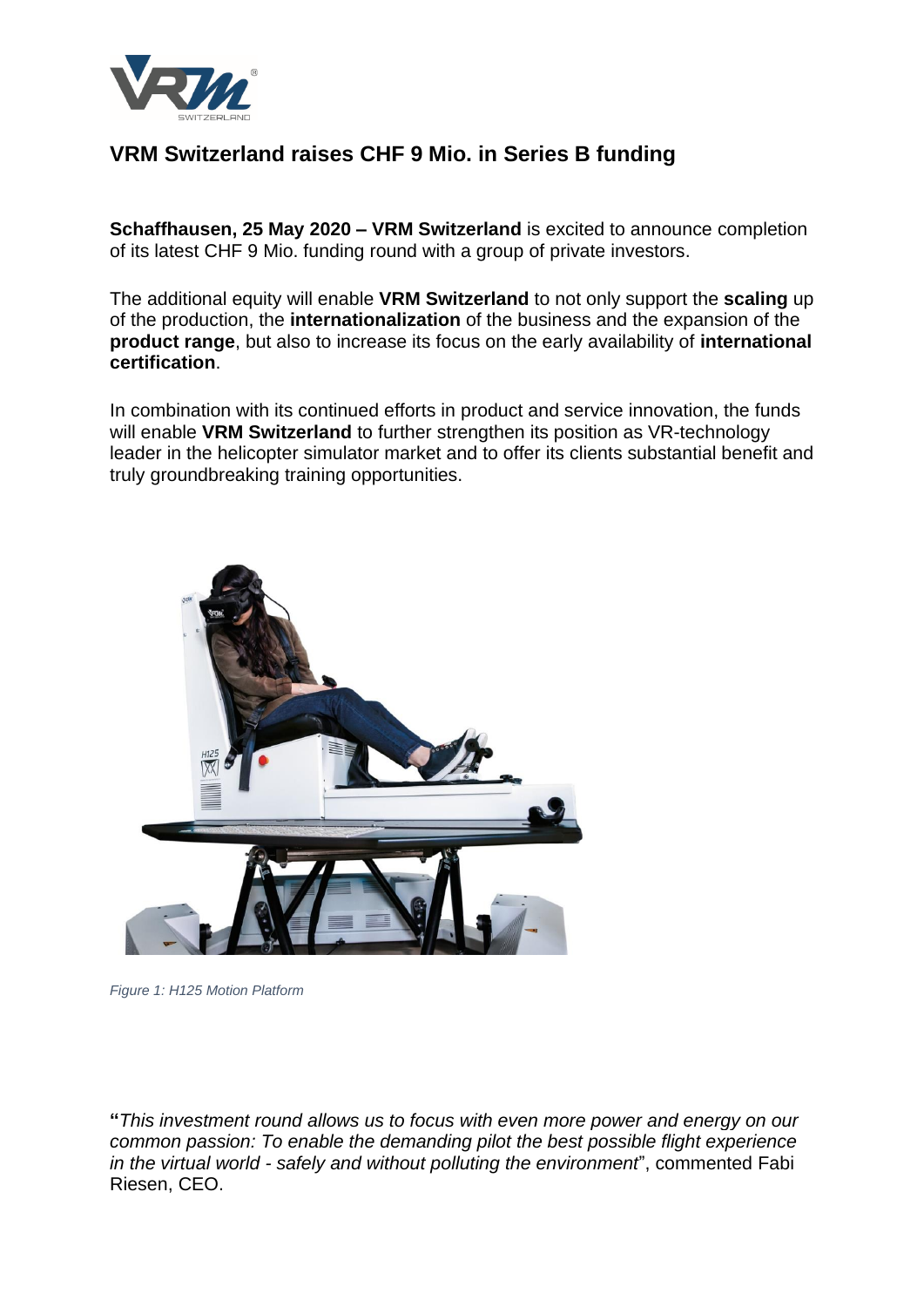

"*We are very pleased to have secured further funding for the VRM Team to commercialize our market-leading virtual training solution for Helicopters*", continues Veit de Maddalena, Chairman. *"Furthermore, we would like to express our gratitude to our investors for their support and thank them for the trust they put in us*".

### **About the VRM Switzerland**

### **Realistic helicopter flight simulation**

Flight simulators from VRM Switzerland enable flight experiences and the training of difficult flight situations in a level of realism never before achieved.

VRM Switzerland offers training solutions for professional pilots. A team of young engineers, specialized physicists and aviation industry experts develop the entire product range in-house. Together with EASA, VRM Switzerland works on new standards for flight simulators to enable all helicopter operators to increase flight safety. Partnerships with helicopter manufacturers, operators and professional pilots enable VRM Switzerland to integrate its solutions closely with the know-how of OEMs and training centres and to open up new markets for training solutions for singleengine turbine helicopters.



*Figure 2: The VR technology enables the panorama display of a 3D scenery in high resolution*

#### **Exact replication of the flight behavior**

Together with its customers and authorities, VRM Switzerland is working to obtain certification of the simulator in order to ensure that it can be credited for training and checks. From introductory training on a turbine helicopter to demanding scenariobased training, mountain flying and emergency training, the simulation is tailored to